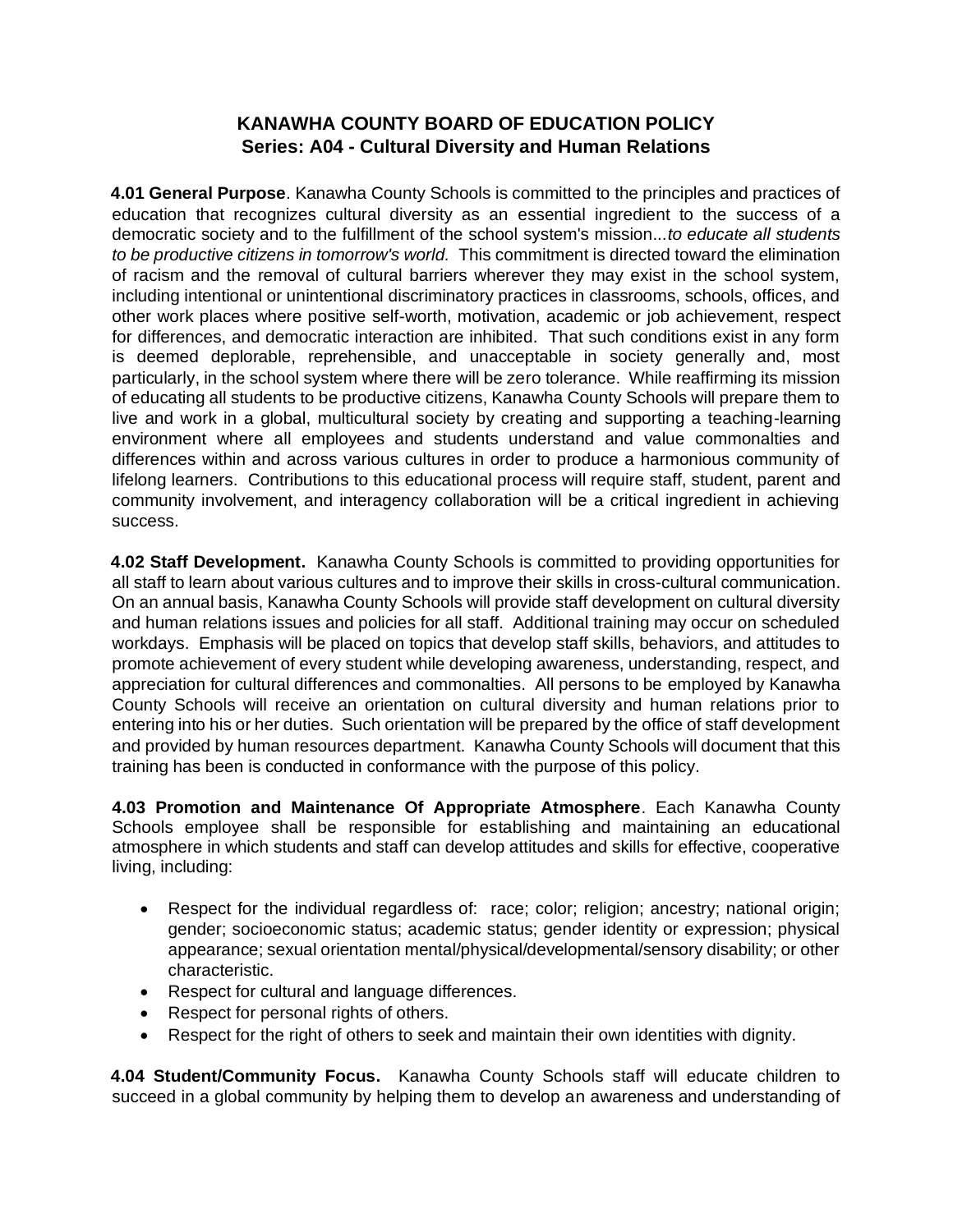the achievements, problems, and aspirations of all people. Kanawha County Schools will establish a Cultural Diversity Cadré of trainers to provide learning opportunities for staff, students, parents, and community members to understand human relations concerns in the schools and community and become actively engaged in working together to resolve those concerns. Kanawha County Schools will contribute to national efforts to improve international understanding and cooperation by helping to reconcile group differences and by fostering understanding of the various cultures of the world as they are represented in the local school system community.

**4.05 Curricular Requirements.** Kanawha County Schools will acquire and maintain a current library of multimedia resources on various ethnic and cultural groups for use by schools and others. Curricula, programs, instructional materials, and training shall be examined, designed and revised, as necessary, to provide all staff and student with knowledge, skills, attitudes, and behaviors to exercise positive interpersonal group relations. Instructional materials used in the schools will accurately portray the history, contributions, and culture of the diverse ethnic groups in our society. Staff will create schools, classrooms, and offices that are inclusive, bias free, and provide a welcoming climate for all. Kanawha County Schools will continue to evaluate course offerings to ensure that experiences remain relevant.

**4.06 Equal Opportunity.** Kanawha County Schools shall continue to promote a diverse work force by increasing personnel recruitment efforts and by fulfilling the commitment to maintain a school system free of prejudice and illegal discrimination in all aspects of employment. Kanawha County Schools shall recruit, hire, train, and promote in all job titles without regard to race, color, national origin, religion, sex, disability, age, ancestry or sexual orientation, except where sex, age, or freedom from a particular disability is a bona fide occupational qualification. Kanawha County Schools will promote diverse representation on task forces, committees, commissions, and other advisory boards.

As used herein "sexual orientation" means actual or perceived heterosexuality, homosexuality, bisexuality, or gender identity or expression of an individual, with or without regard to the individual's assigned sex at birth.

**4.07 Employee Violations of Human/Civil Rights.** The following penalties shall be imposed upon a determination that an employee has violated another's human/civil rights. However, the nature and severity of a violation of human/civil rights may require deviation from the progressive penalties set forth below:

- 1<sup>st</sup> Offense Conference with immediate supervisor. Such conference shall be documented by the immediate supervisor.
- $\bullet$   $2^{nd}$  Offence Conference with immediate supervisor and an area assistant superintendent; placement of letter of reprimand in the personnel file; and, mandatory participation in a diversity/sensitivity class at the employee's expense.
- 3<sup>rd</sup> Offense Mandatory 3-day suspension; and, performance of 6 hours of appropriate community service.
- 4<sup>th</sup> Offense Termination of employment.

**4.08 Student Violation of Human/Civil Rights.** Penalties for student violation of human/civil rights shall be included in the student code of conduct.